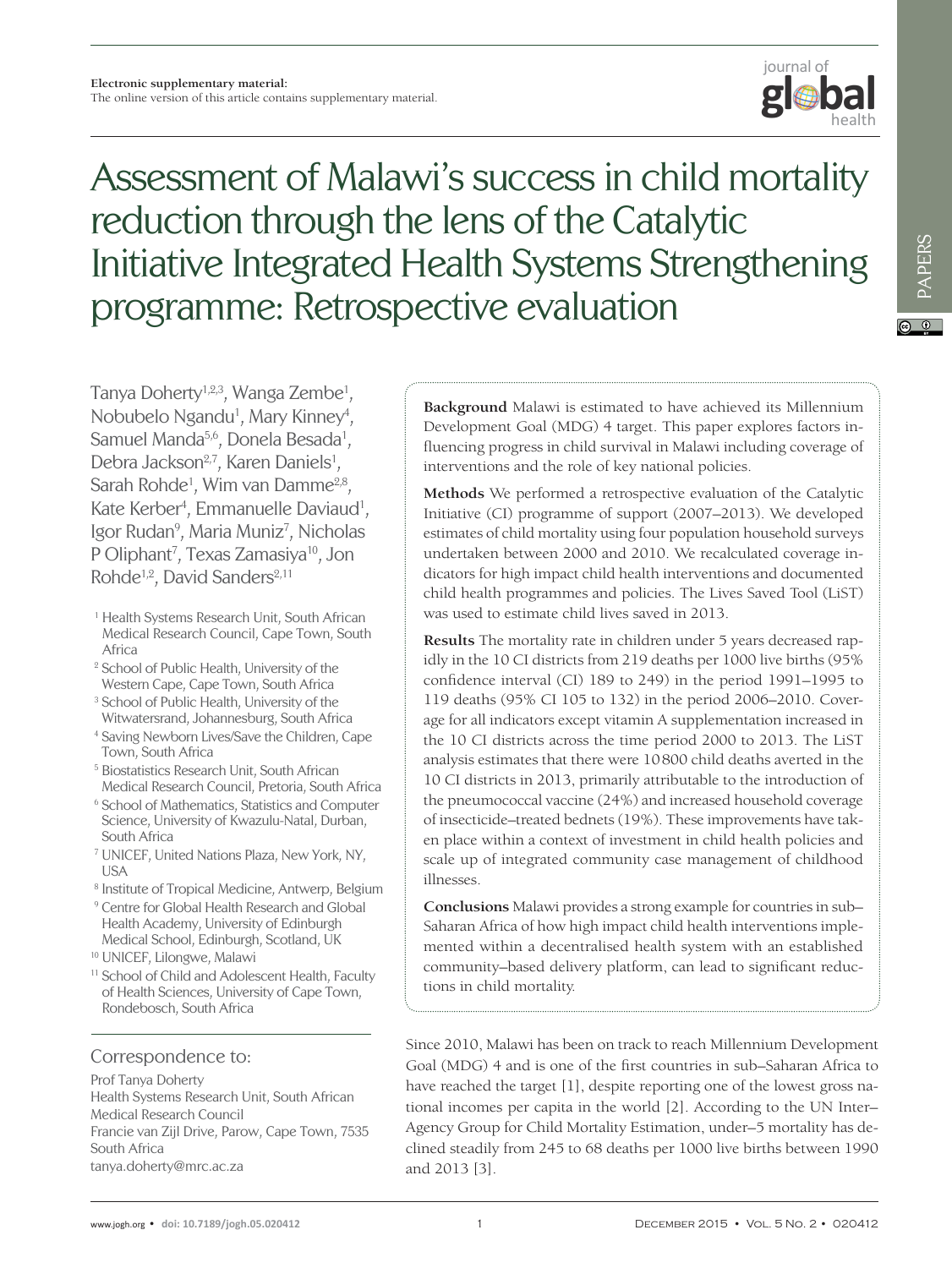Malawi showed commitment to accelerating child survival and development through the establishment of the Accelerated Child Survival and Development policy in 2006 which was implemented through the Integrated Management of Childhood Illness (IMCI) five year strategic plan (2006–2011) and the Strategic Plan for Child Survival in 2007. The strategy aimed to reduce childhood morbidity and mortality by two–thirds between 2000 and 2015, and it focused on the scaling up of high impact interventions including integrated community case management of childhood illnesses and newborn care (iCCM) [4].

From 2008 iCCM was scaled up nationally under the coordination of the Ministry of Health with the support of partners in different districts including UNICEF, WHO, Save the Children, and others. UNICEF worked as an implementing partner in ten of twenty–eight districts throughout the country through the Catalytic Initiative (CI) Inte-



**Figure 1.** Map of Malawi showing 10 Catalytic Initiative districts (shaded in green).

grated Health Systems Strengthening (IHSS) programme (**Figure 1**) whilst other partners provided similar support in the remainder of the country. In 2013, an estimated 41 000 under–5 deaths occurred nationally with approximately 47% in the ten CI focus districts [3].

The CI/IHSS programme was established by UNICEF with joint funding from the Department of Foreign Affairs, Trade and Development Canada (DFATD) in late 2007 with the main aim of assisting low and middle–income countries in Central, West and Southern Africa with high maternal and child mortality rates, including Malawi, to scale up services to children and pregnant women [5]. The CI programme had a strong health systems strengthening focus through training of front line health workers, provision of drugs and supplies, support for supervision and development of monitoring and evaluation systems [6]. In the initial period the CI programme in Malawi supported mainly preventive

> interventions including provision of vitamin A supplementation, immunisations, counselling on infant and young child feeding as well as training almost 4000 nurses in Integrated Management of Childhood Illnesses (IMCI). Following the Ministry of Health decision to scale up iCCM, the focus was on training and equipping of community health workers called health surveillance assistants (HSAs) to deliver iCCM services for treatment of malaria, pneumonia and diarrhoea [7]. As one of six countries participating in the CI programme, Malawi received a total of US\$ 19.4 million from DFATD (US\$ 11.5) and UNICEF (US\$ 7.9) over the grant period 2007– 2013 [8].

> HSAs have played a central role in the delivery of health services in Malawi since the 1960s, delivering an increasingly broad array of services at the community level [9–11]. Initially operating as environmental health outreach assistants concentrating on water and sanitation; since 1995 HSAs have been formally recruited and salaried by the Ministry of Health. Required to have grade 10 (junior certificate of education) to qualify, HSAs receive 12 weeks of general training, and since 2008, an additional 6 days of specific training on iCCM. They split their working week between the village clinic (situated in hard–to– reach areas >5km from the nearest health centre) in which they spend 2–3 days per week, community–based outreach work and assisting in fixed health facilities. In 2011 there were over 10 000 HSAs in the country of which 3800 had been trained in iCCM with just over 1000 of these situated in the 10 districts where CI efforts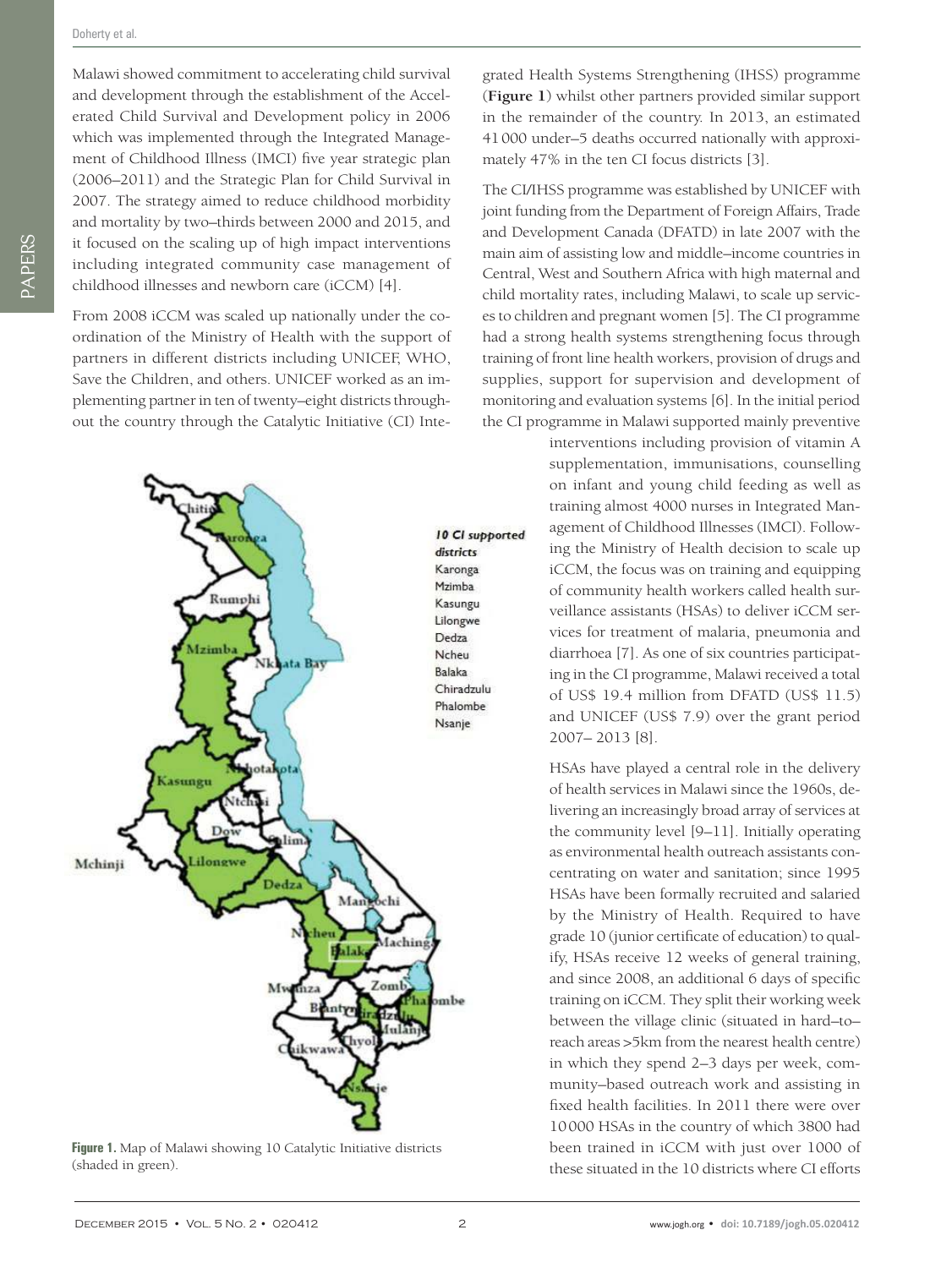were focused (**Figure 1**) [10]. Small–scale evaluations during the early period of iCCM implementation (2009–2011) revealed high demand for HSA services [10] and quality of care similar to that provided by nurses in first–level facilities [12]. An evaluation of changes in newborn survival identified areas for further work, including the integration of neonatal sepsis management into iCCM [13]. However, no evaluation has assessed the broader impact of child survival strategies, particularly iCCM, on child health indicators in Malawi. This paper explores factors influencing progress in child survival including coverage of interventions, the role of key national policies and impact of coverage change on under–5 deaths averted using data from an evaluation of the CI programme of support in Malawi.

# METHODS

## Study design and setting

The analyses undertaken were part of a multi–country retrospective evaluation of the CI programme. The selection of the 10 CI districts for UNICEF support was undertaken jointly by UNICEF and the Ministry of Health (**Figure 1**). The selected districts reported higher rates of maternal, newborn and child mortality in 2006 [14] compared to national mortality and included remote areas with limited health care access.The CI grant supported both facility and community–based interventions including preventive and curative services (**Box 1**). This evaluation compared average annual change (AAC) in coverage for key indicators in the 10 CI districts before the CI support began (2000–2006) and during the period of implementation (2007–2013).

#### Data sources

We used birth and death history data collected from women aged 15 to 49 years in nationally representative surveys: namely the 2000 Demographic and Health Survey (DHS), 2004 DHS, 2006 Multiple Indicator Cluster Survey (MICS), and the 2010 DHS to calculate under–5 mortality. The surveys covered 14 213, 13 664, 30 553, and 24 825 households respectively.

For analysis of intervention coverage we used standard indicator definitions [15] for 11 interventions targeted by the CI for tracking progress towards MDG 4 (**Table 1**). We also captured coverage change for other maternal and contextual indicators. Surveys included in the analysis of intervention coverage were the 2000 DHS, 2006 MICS, 2010 DHS and the 2013 Lot Quality Assurance Survey (LQAS) which sampled in the 10 CI districts only [16,17]. The 2004 DHS did not include disaggregated data for all of the CI districts; therefore it was excluded from the coverage analysis (Section A in **Online Supplementary Document**). All surveys provided cross–sectional data on intervention coverage in their respective years. Full survey data sets with **Box 1.** Interventions supported in Malawi through the Catalytic Initiative funding

#### **Expanded Programme on Immunisation:**

- Catch up immunisation through child health days
- Vitamin A supplementation

**Health system strengthening of the health surveillance assistant (HAS) platform** (particularly related to integrated community case management (iCCM) of malaria, pneumonia and diarrhoea):

- Communication and social mobilisation on iCCM (through job aids)
- Recruitment, selection and training of HSAs
- Basic supplies for HSAs (drug box, bicycles, motorcycles for supervision)
- Supervision (quarterly mentorship and review meetings on iCCM)
- M&E (support to M&E officer at IMCI unit)
- Review of health surveillance curriculae to include new competencies

#### **Renovation of three training centers:**

• Purchased sachets of oral rehydration salts (ORS) and zinc tablets, cotrimoxazole, sulfadoxine–pyrimethamine and artemisinin–combination therapies (ACTs) for village clinics

#### **Integrated Management of Childhood Illnesses (IMCI):**

• Training of nurses and clinicians in IMCI

#### **Malaria prevention:**

• Supply and distribution of ITNs for pregnant women and children under five years

#### **Health promotion**

#### **Infant and young child feeding:**

- Promotion of early initiation and exclusive breastfeeding for six months
- Screening for severe and acute malnutrition

#### **WASH:**

• Education on safe water, sanitation and hygiene

district sampling weights were used for the analysis. For further details on the surveys included in the analysis see Table s1 in **Online Supplementary Document**. Adjustments were made to align indicator definitions across the DHS, MICS and LQAS surveys (Section B in **Online Supplementary Document**).

Contextual information about child health policies, CI implementation and other relevant child health programmes was obtained through a desk review of documents and databases obtained during a 10–day country visit (August 2013). The information gathered from these sources was used to compile a policy and programme timeline (**Figure 2)**. For further details on the contextual analysis see Panel s1 in **Online Supplementary Document**.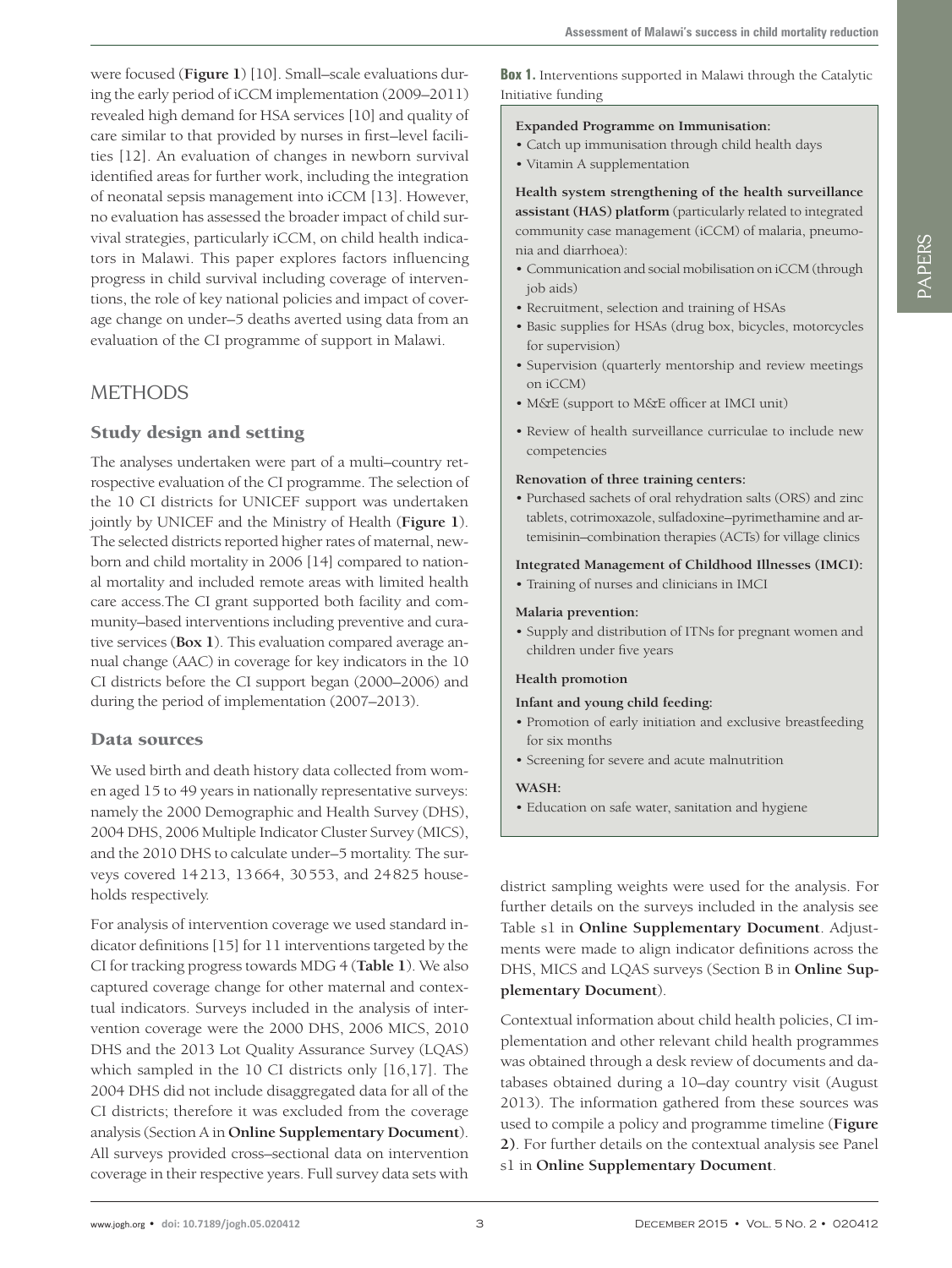#### **Table 1.** Summary of indicator coverage change in the 10 Catalytic Initiative–focus districts

| INDICATOR                                                          | <b>DHS 2000</b><br>$(\text{pre}-\text{CI})\%$<br>$(95\% \text{ CI})$ | <b>MALAWI (10 CI DISTRICTS)</b><br><b>MICS 2006</b><br>$\frac{1}{6}$ (baseline) %<br>$(95\% \text{ CI})$ | <b>LOAS 2013</b><br>(endline) %<br>$(95\% \text{ CI})$ | <b>AVERAGE ANNUAL CHANGE</b><br>PRE-CI (2000-2006:<br>PERIOD <b>1;</b> % PER<br><b>YEAR WITH CONFIDENCE</b><br><b>INTERVALS</b> | <b>AVERAGE ANNUAL CHANGE</b><br>DURING CI (2006-2013:<br>PERIOD 2; % PER YEAR WITH<br><b>CONFIDENCE INTERVALS)</b> | <b>DIRECTION</b><br>OF CHANGE<br><b>BETWEEN</b><br>PERIOD 1 AND<br>PERIOD <sub>2</sub> # |
|--------------------------------------------------------------------|----------------------------------------------------------------------|----------------------------------------------------------------------------------------------------------|--------------------------------------------------------|---------------------------------------------------------------------------------------------------------------------------------|--------------------------------------------------------------------------------------------------------------------|------------------------------------------------------------------------------------------|
| Tetanus toxoid vaccination of pregnant<br>women (at least 2 doses) | 58 (56 to 61)                                                        | 72 (70 to 74)                                                                                            | 72 (69 to 75)                                          | $3.6(3.1 \text{ to } 4.1)$                                                                                                      | $0.0$ (N/A)                                                                                                        |                                                                                          |
| <b>IPTp</b>                                                        | 28 (26 to 31)                                                        | 48 (46 to 51)                                                                                            | 84 (82 to 87)                                          | $8.9(8.1 \text{ to } 9.8)$                                                                                                      | $7.9(7.5 \text{ to } 8.4)$                                                                                         | $\rightarrow$                                                                            |
| Early breastfeeding                                                | 68 (66 to 71)                                                        | 53 (51 to 56)                                                                                            |                                                        | 75 (72 to 79) $-4.1$ ( $-4.6$ to $-0.2$ )                                                                                       | $5.0$ (4.4 to $5.6$ )                                                                                              |                                                                                          |
| Exclusive breastfeeding                                            | 38 (33 to 43)                                                        | 55 (50 to 60)                                                                                            |                                                        | $61(57 \text{ to } 64)$ $6.1(4.8 \text{ to } 7.5)$                                                                              | $1.5(0.5 \text{ to } 2.4)$                                                                                         |                                                                                          |
| Vitamin A supplementation*                                         | 79 (76 to 82)                                                        | 75 (71 to 78)                                                                                            | 56 (52 to 59)                                          | $-0.8$ ( $-1.1$ to $-0.6$ )                                                                                                     | $-4.2$ ( $-4.9$ to $-3.4$ )                                                                                        | ↓                                                                                        |
| Measles immunisation                                               | 80 (77 to 84)                                                        | 81 (78 to 84)                                                                                            |                                                        | 87 (84 to 89) 0.2 (to 0.2 to 0.6)                                                                                               | $1.0$ (0.6 to 1.4)                                                                                                 | ↑                                                                                        |
| DPT3 immunisation                                                  | 82 (79 to 85)                                                        | 86 (83 to 88)                                                                                            |                                                        | 88 (86 to 91) 0.8 (0.4 to 1.2)                                                                                                  | $0.3$ (0.0 to 0.7)                                                                                                 | $\rightarrow$                                                                            |
| Care-seeking of suspected pneumonia                                | 26 (23 to 29)                                                        | 52 (46 to 58)                                                                                            |                                                        | 78 (75 to 81) 11.5 (10.1 to 12.9)                                                                                               | 5.8 (4.9 to 6.7)                                                                                                   |                                                                                          |
| ACTs for malaria                                                   | None†                                                                | $0.08 (-0.01 to 0.17)$                                                                                   | 53 (49 to 56) $-$                                      |                                                                                                                                 | 92.8 (79.9 to 105.7)                                                                                               |                                                                                          |
| <b>ITNs</b>                                                        | 2(2 to 3)                                                            | 25(23 to 26)                                                                                             | 46 (42 to 49)                                          | 42.1 (39.3 to 44.8)                                                                                                             | 8.7 (7.7 to 9.7)                                                                                                   |                                                                                          |
| ORS use                                                            | 47 (42 to 52)                                                        | 50 (46 to 53)                                                                                            | $61(57 \text{ to } 64)$                                | $1.0$ (0.0 to 2.0)                                                                                                              | $2.8(2.0 \text{ to } 3.7)$                                                                                         |                                                                                          |

IPTp – intermittent preventive treatment of malaria for pregnant women, ITNs – percent of children <5 who slept under an Insecticide Treated Net the previous night, DPT – diphtheria, pertussis and tetanus, ACTs – Artemisinin–combination therapies, ORS – Percentage of children <5 with diarrhoea in the last 2 weeks who received oral rehydration salts

\*Amongst children aged 12–23 moths.

†ACTs were only introduced as first line malaria treatment in 2008.

‡Arrows in the last column indicate whether average annual change in coverage decreased, was stable or increased between period 1 and period 2: ↓ decrease in AAC between pre–CI (period 1) and during CI (period 2); → – stable AAC between pre–CI (period 1) and during CI (period 2), ↑ – increase in AAC between pre–CI (period 1) and during CI (period 2).

## Statistical analysis

We used a direct method for estimating under–5 mortality based on the synthetic cohort approach [18,19]. Under this concept, age–specific mortality probabilities for narrow age ranges and defined periods are calculated using death events and exposures. These probabilities are combined to compute the probability that a child has not died before reaching age 5 years [19]. Five–periods were used beginning with five years before the survey, and survival probabilities were calculated over age ranges; 0, 1–2, 3–5, 6–11, 12–23, 24–35, 36–47, 48–59 months as recommended by DHS (Section C in **Online Supplementary Document**) [19]. The standard errors for the computed mortality estimates were obtained using the Jackknife variance estimation, a repeated sampling method [18]. A series of mortality estimates were obtained by deleting and replacing each primary sampling unit; this produced a sample of under–5 estimates, from which the variance was computed in turn. We also estimated the AAC in mortality using mortality estimates for the periods 1991–1995 and 2006–2010 (Section C in **Online Supplementary Document**).

For analysis of intervention coverage, the 10 CI districts were treated as one stratum. We re–calculated all relevant coverage indicators from each survey data set in order to obtain the confidence intervals around the estimates. We then assessed whether there was a significant difference in the AAC in coverage for 11 indicators between the pre–CI period (2000–2006) and the CI implementation period

(2006–2013) for the 10 CI districts. The 95% confidence intervals (95% CI) around the AAC on the log scale were based on standard deviations calculated using the delta method for the log function of a proportion.

The 95% confidence intervals were used to assess whether the changes were significantly different between pre–CI and CI periods. In order to check the hypothesis that the simultaneous national scale up of iCCM would result in similar coverage change between CI and non–CI districts (supported by other partners), we calculated AAC in intervention coverage in CI and non–CI districts between 2000 and 2010 (data for the non–CI districts was not collected in the 2013 LQAS).

To assess the contribution of iCCM by HSAs, data relating to care and treatment sought for fever, suspected pneumonia and diarrhoea by place of treatment were extracted from the available household surveys. The 2006 MICS only collected data on place of treatment for suspected pneumonia but not for diarrhoea or fever [20] and it was therefore not included in this analysis.

The sampling design of the household surveys such as regional and rural/urban stratification, clustering at enumeration areas and sampling weights (due to non–proportional sampling) were taken into account. We used Stata (version 12) for these analyses [21].

An attempt to quantify the association between change in contextual factors and intervention coverage with change in under–5 mortality in a multivariate analysis did not yield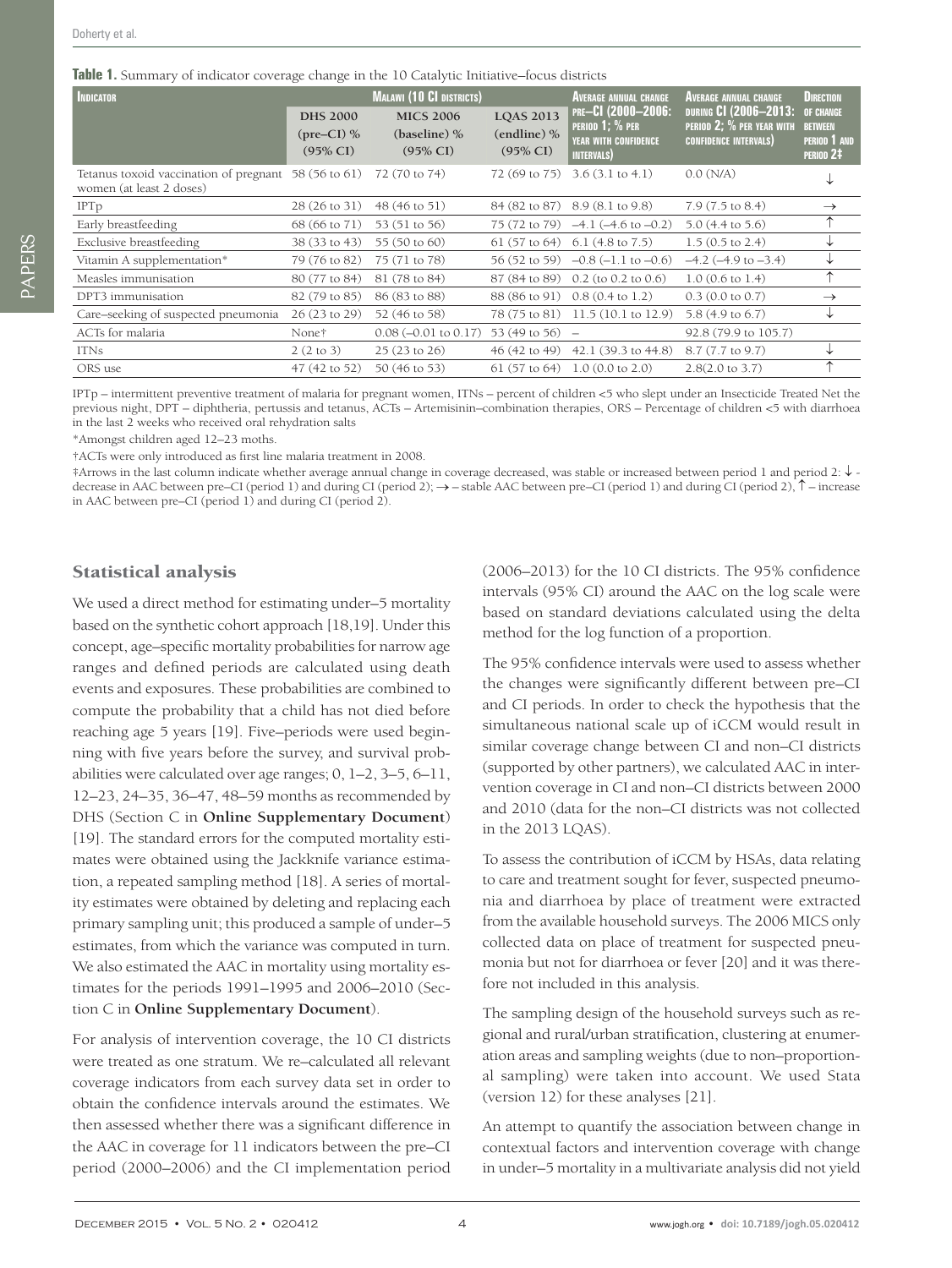

**Figure 2.** Major policy changes and programmatic activities related to child survival in Malawi (Catalytic Initiative districts and nationally), 2004 – 2012. RED – Reach Every District Strategy; ACSD – Accelerated Child Survival and Development policy; GoM – Government of Malawi; IMCI – Integrated Management of Childhood Illness; MoH – Ministry of Health; CI – Catalytic Initiative; ACTs – Artemisinin–combination therapies for the treatment of malaria; HSA – Health surveillance assistant; NGO – Non-governmental organisation; ITN – insecticide-treated bed net.

meaningful results due to the limited number of data points for macroeconomic contextual variables (Section D in **Online Supplementary Document**).

We used the Lives Saved Tool (LiST) [22] to forecast child mortality (rates and deaths) in the 10 CI districts in 2013 on the basis of the above measured baseline values of mortality in children younger than 5 years for the period 2006– 2010 (Section E in **Online Supplementary Document**) and interpolated changes in coverage from the MICS 2006, DHS 2010 and LQAS 2013. We present the estimates of lives saved in 2013, relative to 2008 when CI implementation began, and used the LiST model to investigate the extent to which the declines in child mortality could be attributed to changes in intervention coverage. We also considered the proportion of deaths averted between 2000 and 2008 using our measured baseline mortality and coverage data from the DHS 2000, MICS 2006 and DHS 2010 to compare results between pre–CI and CI periods. The LiST modelling methods have been widely published, including discussion of the limitations which are particularly related to the lack of population–based coverage data for certain key interventions [22–24].

Specific input values used in this LiST application are available in Table s6 in **Online Supplementary Document**. The analysis was done with the computer programme Spectrum/ Lives Saved Tool, version 5.04. The study received ethical approval from the ethics committee of the South African Medical Research Council (EC021–9/2012).

# RESULTS

The mortality rate in children younger than 5 years decreased rapidly in the 10 CI districts from 219 child deaths per 1000 live births (95% CI 189–249) in the period 1991– 1995 to 119 child deaths per 1000 live births in the period 2006–2010 (105–132) with an average annual change of –4.1%. The mortality decline was similar nationally and in the non–CI districts (**Figure 3**).

Improvements in the coverage of interventions relevant to child survival in the 10 CI districts across the time period 2000 to 2013 were found with regard to all indicators except vitamin A supplementation (**Table 1**). For certain indicators the AAC was higher in the CI period compared to the pre–CI period (early breastfeeding (initiation within 1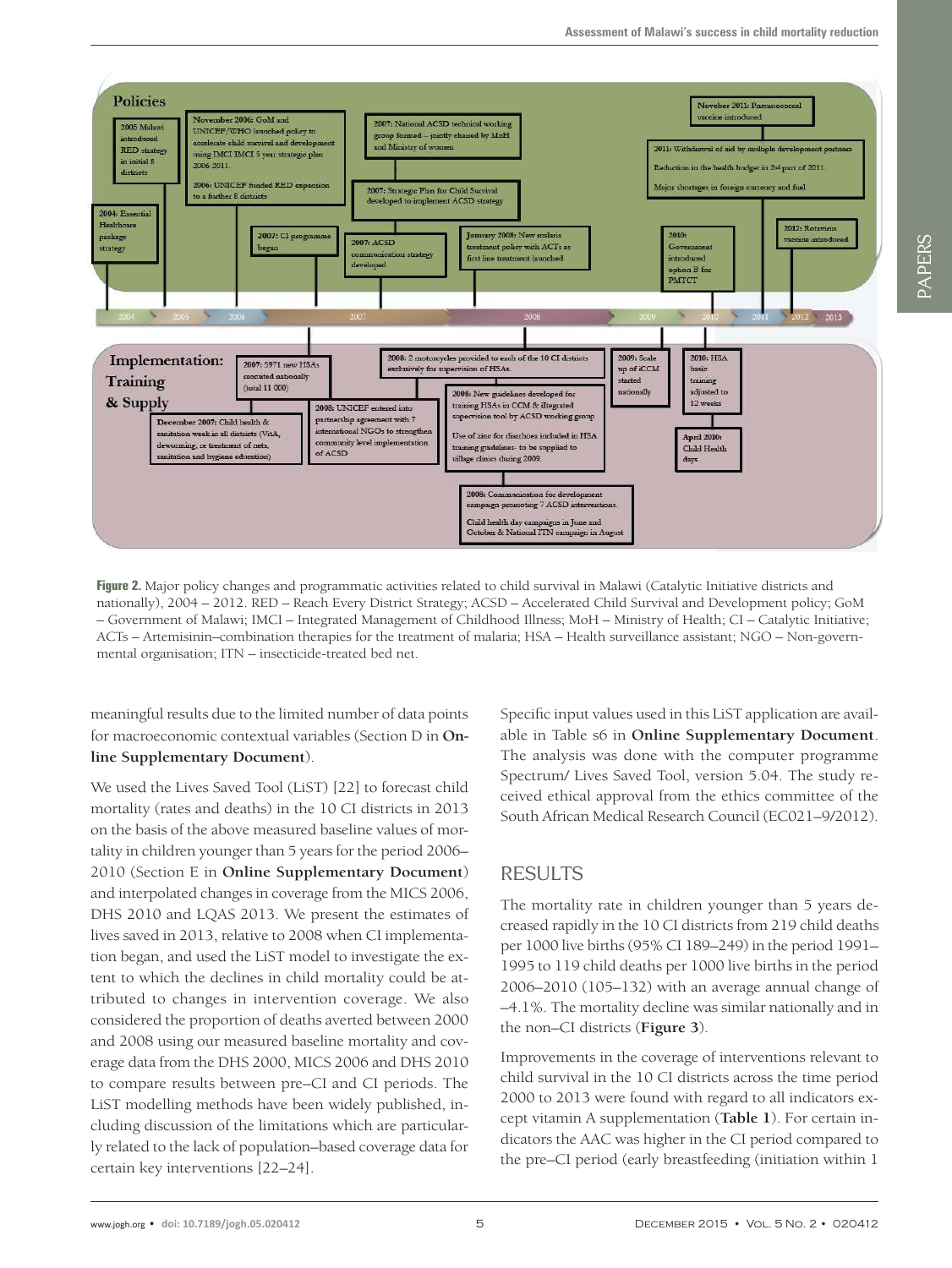

**Figure 3. Under–5 mortality rates from 1991 to 2010 in Malawi.** Data are from analysis of the 2010 national DHS survey in Malawi. Vertical lines show 95% CIs for survival probabilities for the Catalytic Initiative district estimates. Dates on the x–axis represent the 5–year periods preceding the 2010 Malawi DHS.

hour), measles immunisation and oral rehydration salts (ORS) use) whilst for others (DPT3 immunisation and intermittent preventive treatment of malaria for pregnant women (IPTp) the coverage increases were maintained at the same rate as the pre–CI period. The AAC decreased during the CI period for tetanus toxoid vaccination for pregnant women, exclusive breastfeeding, vitamin A supplementation, care–seeking for pneumonia and insecticide–treated bednets (ITNs) (**Table 1**). While AAC with regard to care seeking for pneumonia and ITNs was not as large during the CI period, both the pre–CI and CI periods reflected gains in coverage.

The AAC in coverage for the examined high impact child health interventions in the CI districts compared to the non CI districts between 2000 and 2010 showed no statistically significant difference for any of the indicators (Table s7

in **Online Supplementary Document**), meaning that although coverage levels differed by intervention and by district, the AAC was consistent across the country for each intervention examined.

The effect of the introduction of HSA delivered iCCM can be seen in the 'place of treatment' data. **Figure 4** shows a steady and significant increase in care–seeking for fever, suspected pneumonia and diarrhoea at community level (HSAs at village clinics) from less than 1% in 2000 to 9% in 2013 with a corresponding significant decrease in children receiving no care from 56% in 2000 to 18% in 2013.

Given the mortality declines and increases in coverage of critical interventions for child survival, the lives saved analysis predicted an under–5 mortality rate in the 10 CI dis-



**■ DHS 2000 ■ DHS 2010 ■ LQAS 2013** 

**Figure 4.** Place of treatment for fever, suspected pneumonia and diarrhoea in children under–5, 10 Catalytic Initiative districts. DHS – Demographic and Health Survey, LQAS – Lot Quality Assurance Survey. \*Other – Private pharmacy, drug vendor/ store, shop, traditional healer, relative/friend.

**APERS**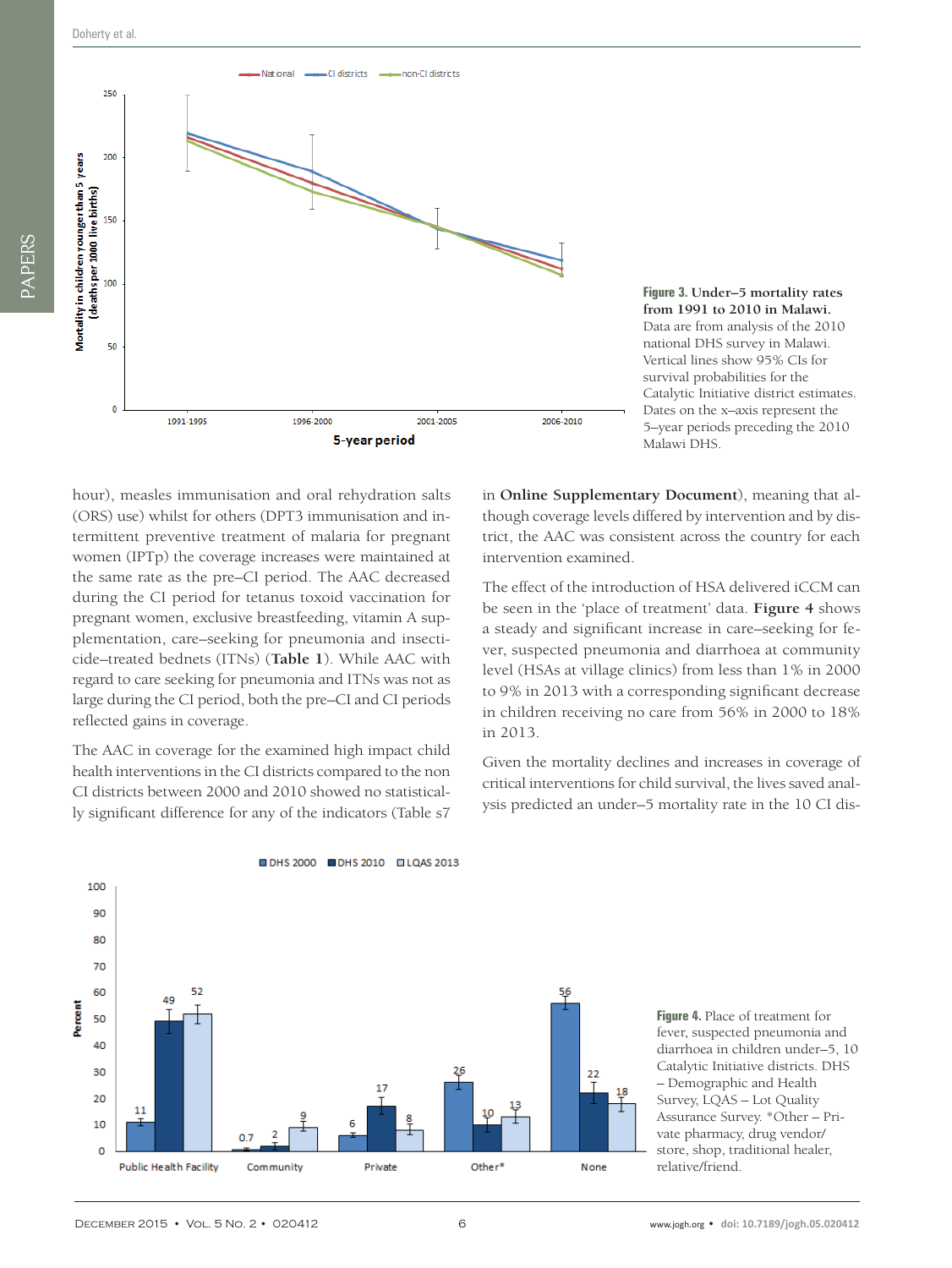tricts of 84 per 1000 live births in 2013 when starting at a baseline mortality rate of 119 per 1000 live births in 2008.

The proportion of child lives saved in 2013, by intervention, was calculated using the LiST estimation of 10 800 additional deaths averted in 2013 (relative to the 2008 baseline) as a denominator (**Figure 5**). The pneumococcal vaccine introduction in 2011, with rapid scale up given the existing immunisation platform was estimated to have averted one in four deaths and was the single largest contributor to lives saved in 2013 (24%, 2600 lives saved), followed by ITNs for households (19%, 2100 lives saved) and malaria treatment with artemisinin–combination therapies (15%, 1700 lives saved). Care seeking for suspected pneumonia contributed to 7% of lives saved in 2013 (800 lives saved for pneumonia) and case management of diarrhoea (ORS and zinc) contributed to 5% (400 lives saved for oral rehydration salts (ORS) and 150 for zinc for treatment of diarrhoea). Changes in breastfeeding practices contributed to approximately 6% of deaths averted (600 lives saved). Facility deliveries in the CI districts increased 29 percentage points (from 55% to 84%) in the CI period resulting in improvements in care at birth. These interventions accounted for 11% of all deaths averted even though this was not a direct focus of the CI programme. Of the remaining interventions, no single intervention saved more than 3% of child lives in 2013 (**Figure 5**). Stunting and wasting rates did not decline resulting in no measurable mortality reduction from interventions to address stunting and wasting. When comparing the pre–CI and CI periods, the proportion of deaths averted pre–CI was 15% in 2007 compared to baseline mortality in 2000, whereas during the CI period, the proportion was nearly double at 30% in 2013 compared to 2008 baseline mortality.

Major policies and programmes related to child survival were initiated in Malawi between 2004 and 2011 (**Figure 2**). The Essential Health Package in 2004 prioritised and strengthened community participation and delivery of free community health services through a set of evidence–based high impact interventions for children and adults. In 2005 the Reach Every District strategy was adopted to increase access to these interventions. In 2006, the Government of Malawi, together with UNICEF, WHO and the World Bank launched the Accelerated Child Survival and Development (ACSD) strategy which is an integrated approach based on the IMCI 5–year strategic plan 2006–2011 [25]. Implementation of the CI programme began in 2007 in support



**Figure 5.** Percentage of child lives saved in Malawi (10 Catalytic Initiative districts), by intervention, in 2013, relative to a 2008 baseline. Improvements to care at birth include: labour and delivery management, antenatal corticosteroids for preterm labour, neonatal resuscitation, and clean birth practices. WASH indicators include improved water and sanitation and access to water connection in the home. ITNs – Percent of children <5 who slept under an Insecticide Treated Net the previous night; ACT – Artemisinin–combination therapy; ORS – Percentage of children <5 with diarrhoea in the last 2 weeks who received oral rehydration salts; PMTCT – Prevention of mother to child transmission of HIV; WASH – water, sanitation and hygiene; Hib – *Haemophilus influenzae* type B vaccine.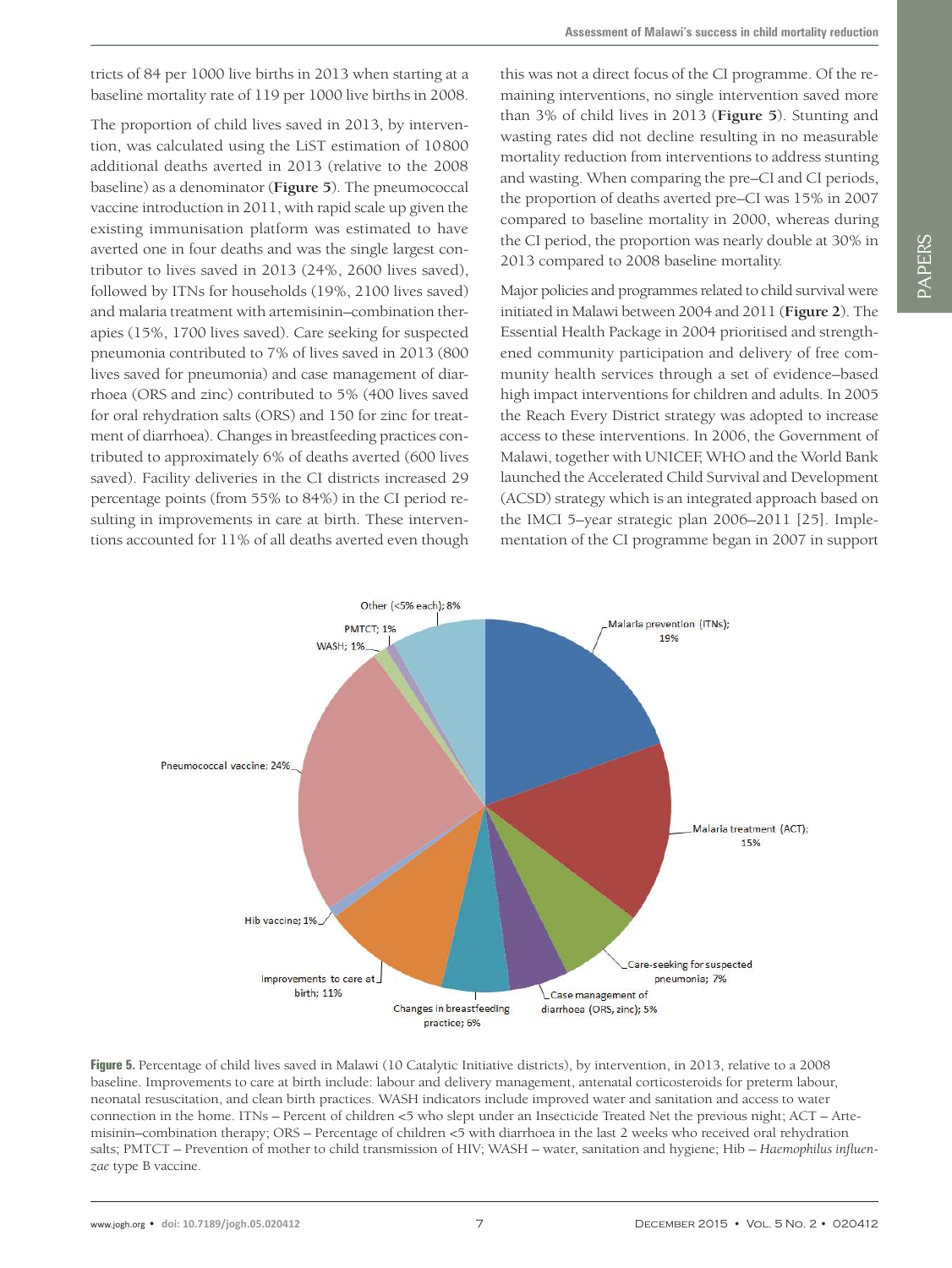of the ACSD policy [8]. In 2008 guidelines for implementation of iCCM were developed and training of existing HSAs began across the country.

The desk review identified improvements in several macroeconomic indicators (**Table 2**). Between 2000 and 2012 there were noticeable changes in the per capita GDP which increased by \$ 110 per capita (in constant 2011 international dollars), from \$ 639 in 2000 to \$ 749 in 2012 [2]. Per capita total expenditure on health increased from \$ 9 in 2000 to \$ 24 in 2012. Although external funding for health had been declining since 2006, it remained substantial at 53% of total expenditure for health in 2012, and more than double what it was in 2000 (26%). The poverty headcount (<\$ 1.90/ day) declined from 74% in 2004 to 71% in 2010 [2].

A major set–back occurred in 2011 due to a successive combination of the impact of the global economic crisis and the withdrawal of funding locally by bilateral and multilateral partners from the Sector Wide Approach (SWAp) [26]. These events led to the devaluation of the Malawi currency as well as severe shortages in foreign currency and fuel. With Malawi's extreme dependence on foreign aid, the country's health budget was substantially reduced in the second quarter of 2011. Development assistance to the SWAp has not resumed but direct funding of projects by partners continues.

## **DISCUSSION**

Our results show that Malawi, one of the least developed countries in the world, ranking 170 out of 187 on the Human Development Index in 2012 [27], has managed to reduce under–5 mortality in the 10 CI districts by 100 deaths per 1000 live births (a 46% reduction) between 1991 and 2010. This has occurred in the context of changes, mainly at the policy and budgetary level, including increases in funding from both the government and donors [28], which enabled a conducive environment for implementation of the nation's ambitious child survival policies.

The coverage of many priority child health interventions increased significantly since 2000, particularly preventive interventions including IPTp, immunisations and use of ITNs, as well as health behaviours such as early and exclusive breastfeeding and care–seeking for suspected pneumonia. The health interventions that account for the majority of the deaths averted are delivered at village clinic level through both outreach and stimulating increased demand (eg, immunisation, ITN distribution, care–seeking behaviours and treatment coverage). A number of high impact interventions increased in coverage at a higher rate than prior to the CI implementation. A similar AAC in coverage between 2000 and 2010 was seen in all districts across the country, evidence of the Ministry's approach of scaling up high impact interventions across the entire country.

The contextual analysis provides insight into the lack of difference in mortality and coverage change between the CI and non–CI districts. The implementation of the Strategic Plan for Child Survival and subsequent scale up of iCCM occurred simultaneously across the whole country supported by a collective of partners and donors allocated to each of the 28 districts with a partnership agreement to guide implementation. Although the 10 CI districts were the focus of DFATD support, other donors implemented the same packages of support in the remaining 18 districts.

Our findings suggest that several factors worked synergistically to achieve the decreases in child mortality in Malawi.

**Table 2.** Comparison of broader health system and non–health system changes between 2000 and 2012 that might be expected to affect child survival

|                                                                          | YEAR       |            |       |       |
|--------------------------------------------------------------------------|------------|------------|-------|-------|
| Indicator                                                                | 2000       | 2006       | 2010  | 2012  |
| Gross domestic product per capita (PPP, constant 2011 international \$)* | 639        | 612        | 749   | 749   |
| Total fertility rate                                                     | 6.2        | 5.8        | 5.6   | 5.4   |
| Female completion of lower secondary school                              | 16% (1999) | 13%        | 12%   | 12%   |
| Per capita total expenditure on health                                   | \$9        | \$21       | \$30  | \$24  |
| Total government expenditure on health (% of GDP)                        | 6%         | 9%         | 8%    | 9%    |
| External resources for health (% of total expenditure)                   | 26%        | 59%        | 55%   | 53%   |
| HIV prevalence (15–49 years)                                             | 15.8%      | 12.9%      | 11.2% | 10.8% |
| Poverty headcount ratio @<\$1.90 a day (2011 PPP)†                       | 64% (1997) | 74% (2004) | 71%   |       |

\*GDP per capita based on purchasing power parity is gross domestic product converted to international dollars using purchasing power parity rates. An international dollar has the same purchasing power over GDP as the US dollar has in the United States. Data are in constant 2011 international dollars. Source: World Bank database [2].

†Poverty headcount ratio at \$1.90 a day is the percentage of the population living on less than \$1.90 a day at 2011 international prices.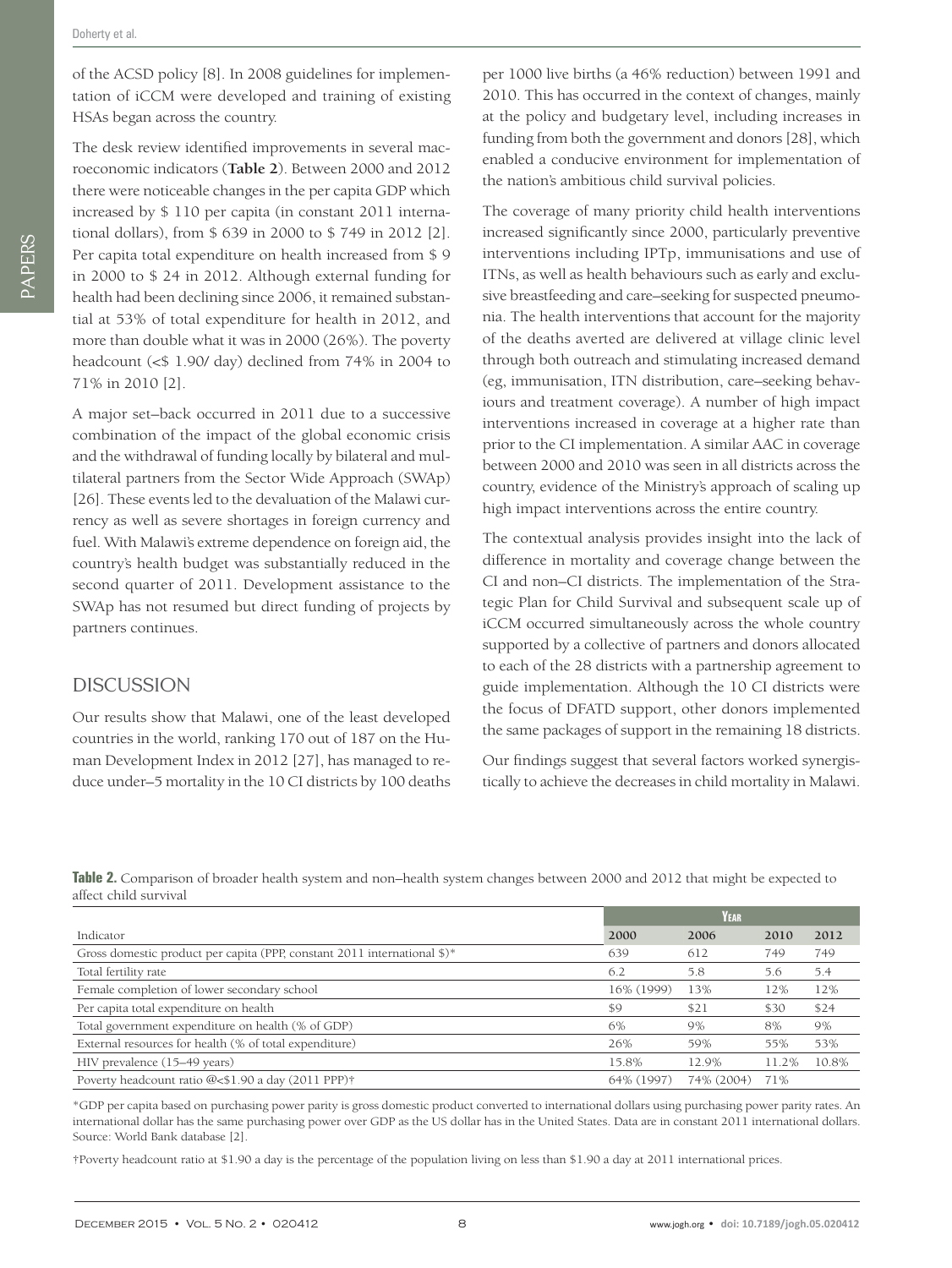First, these improvements have taken place within a context of strong child health policies and clear leadership of the Ministry of Health, which, although donor dependent, channelled support in a co–ordinated manner to effectively implement national child survival policies [10,29,30]. This finding reinforces previous results from analyses of success factors related to declines in neonatal mortality in Malawi [13,31]. Second, the implementation of these policies and high impact interventions has been made possible through substantial external investments in the health system, particularly the contribution of donors. The official development assistance to maternal, child and newborn health in Malawi increased from US\$ 51.7 million in 2003 to US\$154.7 million in 2012 [28]. Third, investments in the capacity of the health work force has plausibly led to improvements in important health behaviours such as use of ITNs, facility deliveries, immunisation coverage, care– seeking and treatment for common childhood illnesses. These investments include strengthening, over decades, a dense network of over 10 000 HSAs nationally as well as the Emergency Human Resource Programme launched in 2004 leading to a doubling of professional health workers (including doctors, clinical officers and nurses) [32].

While HSAs play a very important role in the health system, the contribution that community level care (through HSAs) has made to child survival should not be overstated. While the 7 percentage point increase in care–seeking at the community level is substantial in a context where care– seeking at this level was 2% at the start of iCCM scale–up and almost non–existent prior to this, it does point to a need for greater efforts to generate demand for community care–seeking. However, it should be noted that there is a theoretical ceiling for treatment of childhood illness at community level since HSAs delivering iCCM services are situated in hard–to–reach areas and therefore not all communities sampled in household surveys will have been exposed to iCCM–trained HSAs. With just over a third of HSAs trained in iCCM, the Government of Malawi and its partners have yet to fully leverage the potential of this service delivery platform. However, this task–shifting needs to be aligned with investments to enable effective supervision and mentorship of this front–line cadre [33,34].

A strength of this evaluation is that the 10 CI districts are geographically–dispersed across all three regions of the country, thus limiting regional biases. Population–based household survey data on mortality and coverage from all 10 CI districts were available for analysis from the time of implementation of the CI (2006), during the CI period (sam-

pling in 2010), and at the end of the programme (2013). These data were triangulated with an in–country document review to gain a more in depth understanding of the reasons for the quantitative changes in coverage and mortality.

There were weaknesses to this evaluation. First, the lack of oversampling to provide district level coverage estimates for all districts in the 2000 DHS. Although the data were aggregated across the two strata (CI and non–CI districts), there could be regional biases from the pre–CI estimates. A sensitivity analysis revealed no significant changes to the AAC comparisons (Table s8 in **Online Supplementary Document**). Second, due to the mix of methods used to collect contextual data, we are unable to quantitatively estimate the relative contributions of wider changes in the health system and beyond to the reduction of child mortality. However we have followed the approach used in two previous country case studies [35,36], one of which is part of the Countdown to 2015 multi–institutional, multi– agency collaboration to track progress towards MDG goals 4 and 5 [36]. This case study will therefore add to the body of literature describing unique national pathways towards improved child survival.

**PERS** 

Third, while the LiST model predicted within a margin of the measured mortality change, all factors must be applied when directly linking measured mortality reduction with coverage change. For this reason the results of the LiST analysis should be treated with caution. For example, factors outside of the health sector could have contributed to mortality declines, and/or incorrect assumptions could have been used for coverage of high impact interventions without empirical data available (eg, Kangaroo Mother Care) to run the LiST model.

Malawi has achieved remarkable progress in reducing child mortality and a recently released household survey reports a further decline which will almost certainly enable the country to achieve MDG4 [37]. However, one also needs to consider whether this trend is sustainable given Malawi's heavy reliance on donor funding for the health sector and the risk of shifting global priorities. Malawi provides a strong example for countries in sub–Saharan Africa of how high impact child health interventions implemented within a decentralised health system with an established community–based delivery platform, can lead to significant reductions in child mortality. This example also highlights the imperative for the international community to commit to longer–term investments in health system strengthening and development as countries move from the "quick wins" related to survival to the more complex goals related to overall child health and development.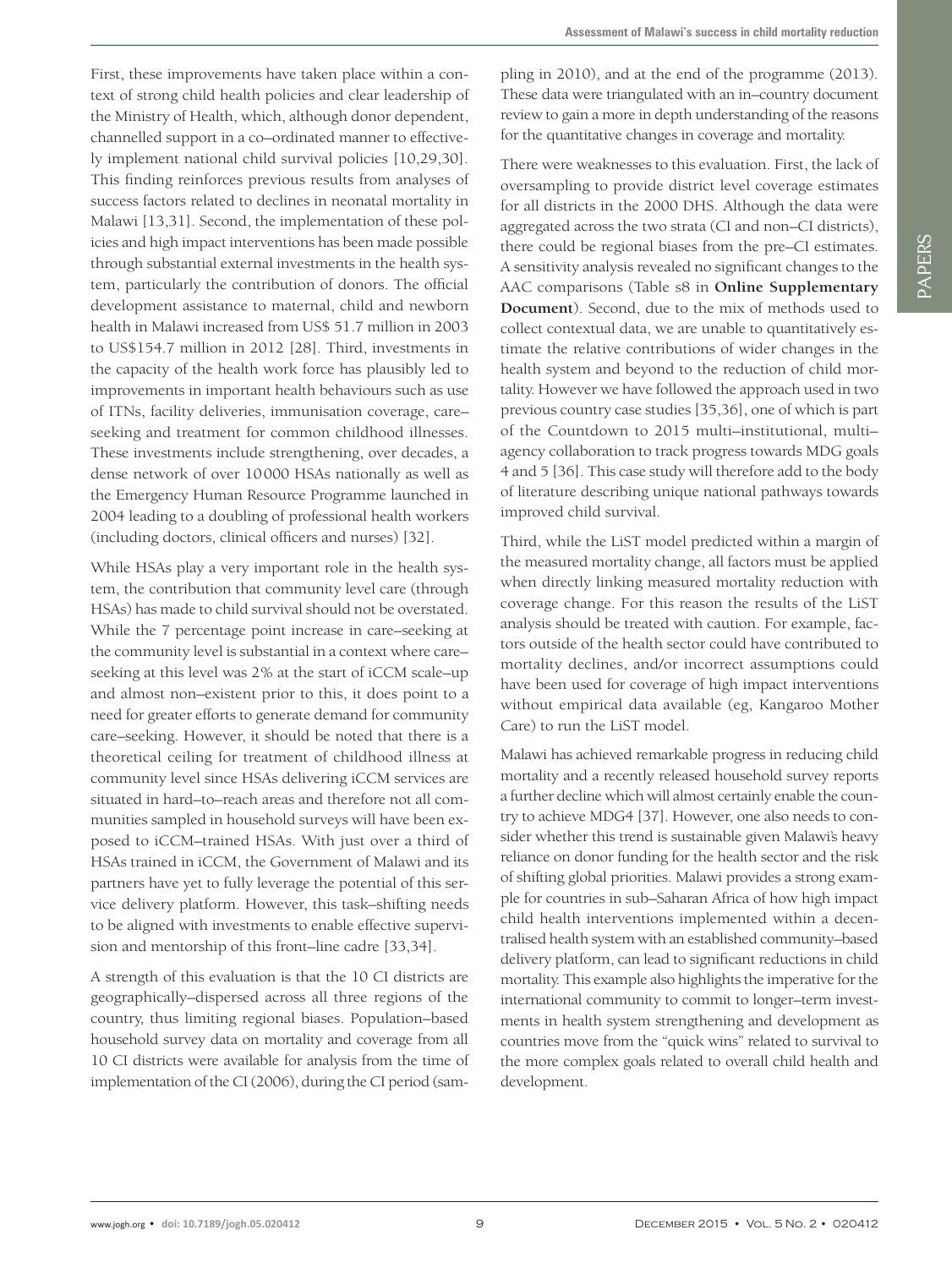**Ethical approval:** This study was approved by the ethics committee of the South African Medical Research Council (EC026–9/2012). Approval was also provided by the UNICEF Malawi country office.

**Funding:** Department of Foreign Affairs, Trade and Development Canada (DFATD); UNICEF; South African Medical Research Council; and the National Research Foundation South Africa. The sponsors of the study had no role in the study design, data collection, data analysis, data interpretation or in the decision to submit the paper for publication. The evaluation team had full access to all study data and had final responsibility for the decision to submit for publication.

**Authorship declaration:** TD and WZ conceptualised the study with inputs from DS, KD, DJ and NO. WZ, TD and KD developed the protocol, study design, and data collection materials. TD, DS, DJ, KD and DB participated in the country evaluation visit in August 2013. SM and NN conceptualised the mortality analysis and data quality assessments, which were done by them. NN led the work on quality assessment and reanalysis of datasets on intervention coverage, with participation by SR, DB, SM, MM and NO. WZ and TD prepared the data and analysis of contextual factors. MK and KK did the LiST analysis. TD, WZ, DS, WvD, DJ, KD, NN, DB, SR, MK, KK and ED participated in a two–day workshop in Cape Town in February 2014, to review and interpret the preliminary results. WZ and TD prepared the first draft of the paper. All authors reviewed and contributed to subsequent drafts and approved the final version for publication.

**Competing interests:** IR is the editor of the *Journal of Global Health*. To ensure that any possible conflict of interest relevant to the journal has been addressed, this article was reviewed according to best practice guidelines of international editorial organizations. All authors have completed the Unified Competing Interest form at www. icmje.org/coi\_disclosure.pdf (available on request from the corresponding author). NO, TZ, MM and DJ are employed by UNICEF; however, only TZ was involved in implementation of the Catalytic Initiative in Malawi. NO, MM and DJ were only involved in the evaluation component. The findings and conclusions in this manuscript are those of the authors and do not necessarily represent the views of UNICEF.

**Data sharing:** No additional data available. DHS and MICS survey datasets are available on request from DHS and UNICEF.

- 1 Bhutta ZA, Chopra M, Axelson H, Berman P, Boerma T, Bryce J, et al. Countdown to 2015 decade report (2000- 10): taking stock of maternal, newborn, and child survival. Lancet. 2010;375:2032-44. Medline:20569843 doi:10.1016/S0140-6736(10)60678-2
- 2 World Bank. World Development Indicators. Available: http://search.worldbank.org/data?qterm=per%20capita%20 GDP&language=EN. Accessed: 10 September 2015.
- 3 UNICEF. Levels and trends in child mortality: 2014 Report. New York: UNICEF, 2014.
- 4 Malawi Ministry of Health. Five year National Strategic Plan for Accelerated Child Survival and Development in Malawi. Lilongwe: Ministry of Health, Malawi, 2007.
- 5 Catalytic Initiative. The Catalytic Initiative to Save a Million Lives. Available: http://www.international.gc.ca/development-developpement/priorities-priorites/health-sante/catalytic\_initiative-initiative\_catalytique.aspx?lang=eng. Accessed: 10 September 2015.
- 6 Oliver K, Young M, Oliphant N, Diaz T, Kim J. Review of Systematic Challenges to the Scale-up of Integrated Community Case Management: Emerging Lessons & Recommendations from the Catalytic Initiative (CI/IHSS). Maternal, Newborn and Child Health Working Paper. New York: UNICEF, 2012.
- 7 WHO/UNICEF. WHO/UNICEF Joint Statement: Integrated Community Case Management. New York: UNICEF, 2012.
- 8 UNICEF. Catalytic Initiative Support to Integrated Health System Strengthening (IHSS): 2007-2008 Progress Report. New York: UNICEF, 2008.
- 9 Kadzandira J, Chilowa W. The role of Health Surveillance Assistants (HSAs) in the delivery of health services and immunisation in Malawi. Lilongwe: Malawi Ministry of Health and UNICEF, 2001.
- 10 Nsona H, Mtimuni A, Daelmans B, Callaghan-Koru JA, Gilroy K, Mgalula L, et al. Scaling up integrated community case management of childhood illness: update from Malawi. Am J Trop Med Hyg. 2012;87(5 Suppl):54-60. Medline:23136278 doi:10.4269/ajtmh.2012.11-0759
- 11 Smith S, Deveridge A, Berman J, Negin J, Mwambene N, Chingaipe E, et al. Task-shifting and prioritization: a situational analysis examining the role and experiences of community health workers in Malawi. Hum Resour Health. 2014;12:24. Medline:24885454 doi:10.1186/1478-4491-12-24